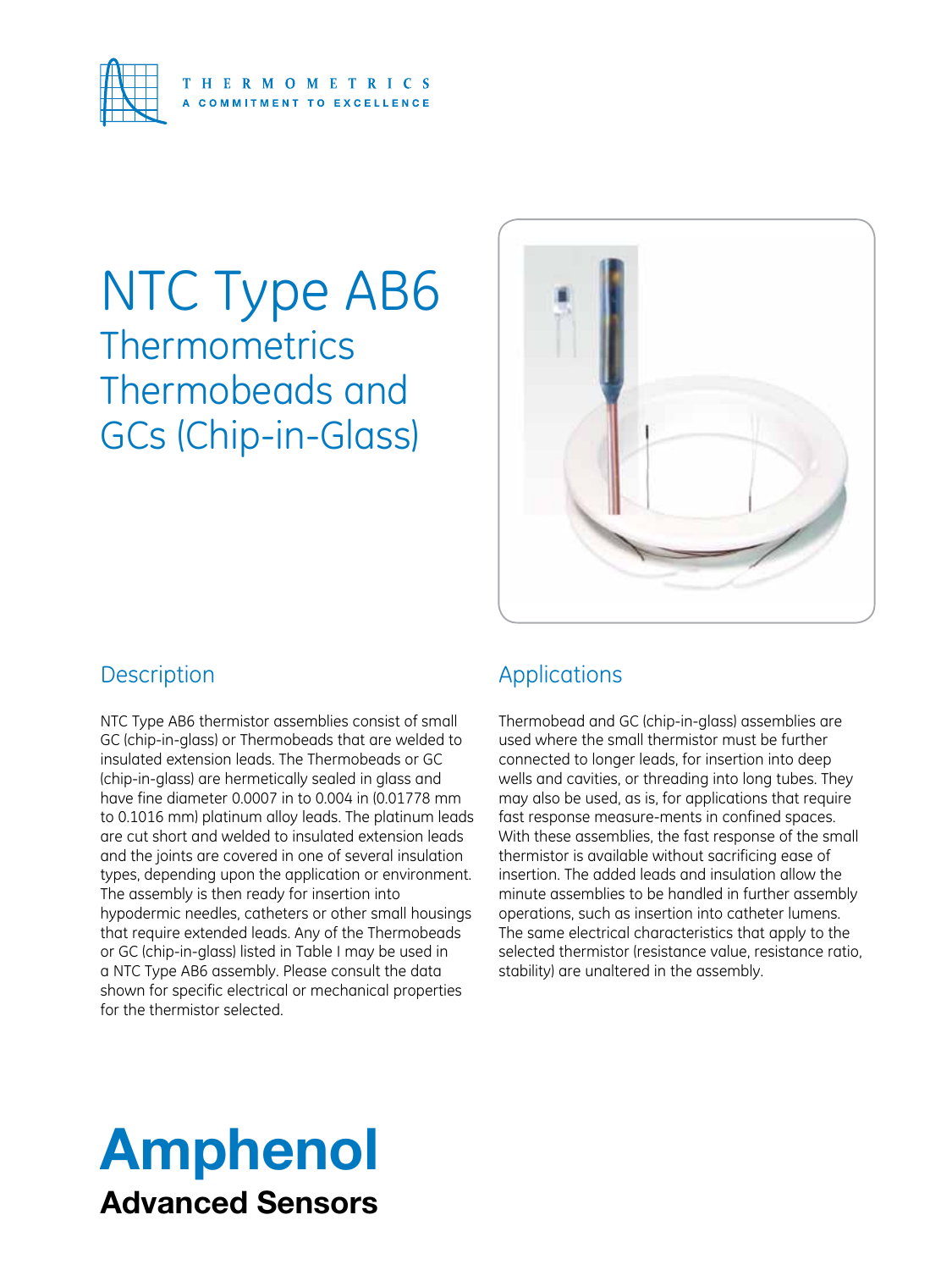# NTC Type AB6 **Specifications**

### Type A Insulation

### **AB6A8**

Thermistor is welded to 38 gauge, nickel alloy 200, bifilar heavy ISONEL insulated extension leads, 6.5 ft  $(1.98 \text{ m}) \pm 0.5 \text{ ft} (\pm 0.15 \text{ m})$  long. Liquid epoxy resin web over weld joints provides some strain relief.

For insertion into plastic tubing or other insulators. Maximum continuous operating temperature is 221°F (105ºC).



### Type B Insulation

### **AB6B2**

Thermistors welded to 38 gauge, nickel alloy 200, bifilar, heavy ISONEL insulated extension leads, 6.5 ft (1.98 m)  $\pm$ 1/2 ft ( $\pm$ 0.15 m) long. Polyimide sleeve is epoxied over weld joints and thermistor, for strain relief and insulation.

For insertion into metal housings or tubings. Bead covered for maximum strain relief and protection. Maximum continuous operating temperature is 347°F (175ºC).



### **AB6B4**

Thermistor is welded to 38 gauge, nickel alloy 200, bifilar, heavy ISONEL insulated extension leads, 6.5 ft (1.98 m)  $\pm$ 0.5 ft ( $\pm$ 0.15 m) long. Polyimide sleeve is epoxied over weld joints and up to back of thermistor bead, for strain relief and electrical insulation.

For insertion into metal housings or tubings with close tolerances. Bead is exposed as much as possible for faster response. Maximum continuous operating temperature is 221°F (105ºC).



### Type C Insulation

#### **AB6C8**

Thermistor bead is welded to 38 gauge, nickel alloy 200, bifilar, heavy ISONEL insulated extension leads, 6.5 ft (1.98 m)  $\pm$ 0.5 ft ( $\pm$ 0.15 m) long. Multiple conformal dipcoats of liquid epoxy resin are applied for complete insulation when immersed in fluids.

For use where fastest response times are required and assembly will be fully immersed in conductive fluids. Maximum continuous operating temperature is 221°F (105°C).



### Type D Insulation

### **AB6D2**

Thermistor is welded to 38 gauge, nickel alloy 200, bifilar, heavy ISONEL insulated extension leads, 6.5 ft (1.98 m)  $\pm$ 0.5 ft ( $\pm$ 0.15 m) long. Small web of epoxy is painted over weld joints for electrical isolation and strain relief, and a heat sealed mylar sheath covers the bead.

For fast response times, limited depth of immersion, and best long term immersion qualities. Maximum continuous operating temperature is 257°F (125°C).



### Type E Insulation

### **AB6E3**

Thermistor is welded to 38 gauge, nickel alloy 200, bifilar, heavy ISONEL insulated extension leads 6.5 ft (1.98 m)  $\pm$ 0.5 ft ( $\pm$ 0.15 m) long. Polyimide sleeve is epoxied over welds for strain relief and electrical insulation, multiple conformal dip coatings of liquid epoxy resin are applied for complete immersibility in conductive fluids.

For use in applications where fast response, good strain relief and full immersion are required. Maximum continuous operating temperature is 221°F (105ºC).

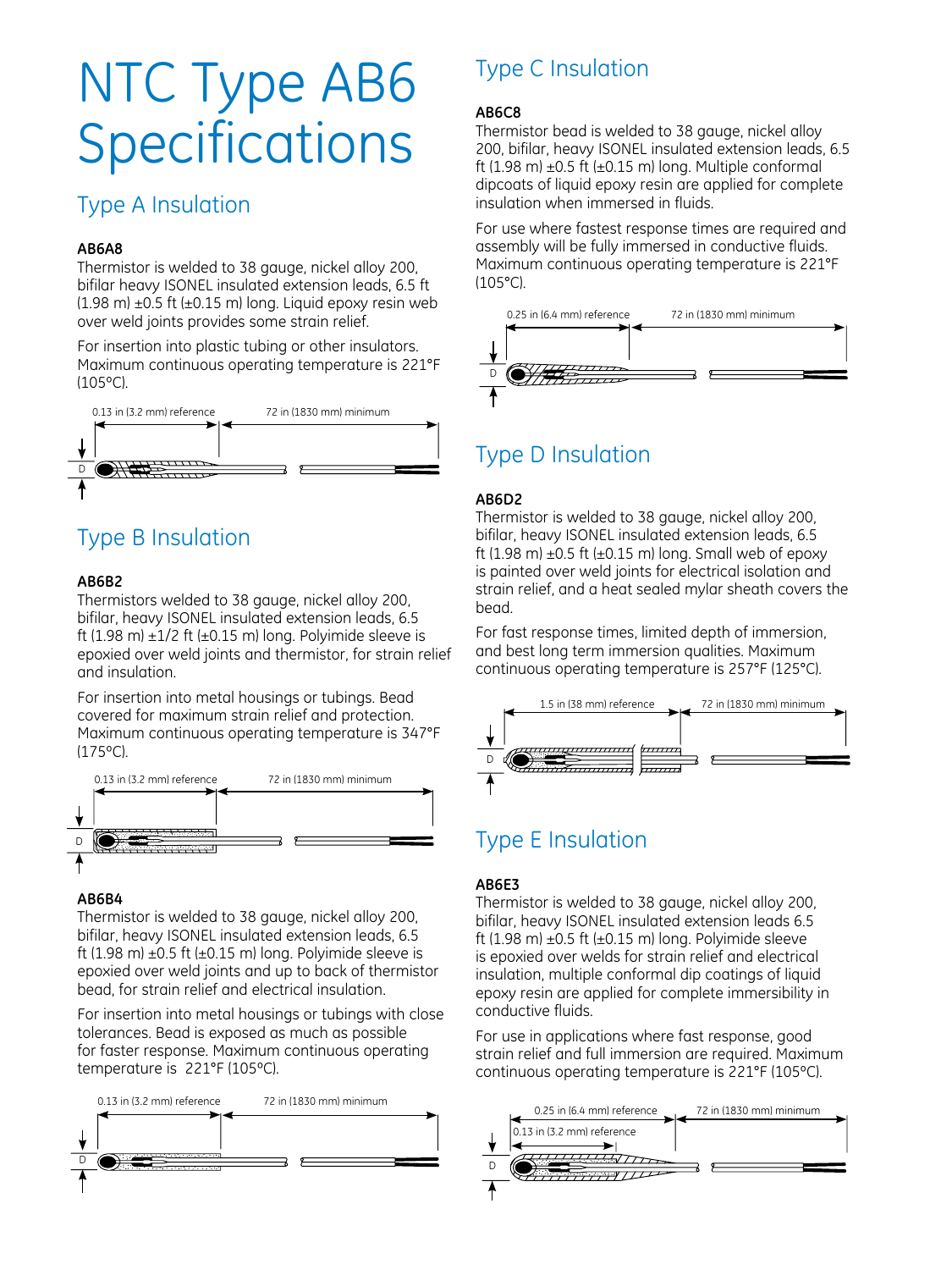### **AB6E5**

Thermistor is welded to 38 gauge, nickel alloy 200, bifilar, heavy ISONEL insulated extension leads, 6.5 ft (1.98 m)  $\pm$ 0.5 ft ( $\pm$ 0.15 m) long. Polyimide sleeve is epoxied over bead and weld joints for strain relief and insulation. Liquid epoxy resin conformal dipcoats are applied for moisture sealing.

For use where assembly will be subjected to limited fluid immersions and where maximum strain relief is also required with minimum outside diameter. Maximum continuous operating temperature is 221°F (105°C).



### **AB6E8**

Thermistor is welded to 38 gauge, nickel alloy 200, bifilar, heavy ISONEL insulated extension leads 6.5 ft  $(1.98 \text{ m}) \pm 0.5 \text{ ft} (\pm 0.15 \text{ m})$  long. Polyimide sleeve is epoxied over welds and thermistor for strain relief and electrical insulation. Multiple conformal dip coatings of liquid epoxy resin are applied for complete immersibility in conductive fluids.

For use in applications where superior strain relief and full immersion are required. Maximum continuous operating temperature is 221°F (105°C).



### Coding

- 1. Select the appropriate thermistor bead or small probe from one of the thermistor types shown in Table 1. Refer to the appropriate datasheet for electrical and mechanical properties of the thermistor selected and specific ordering information for that thermistor.
- 2. Select one of the assembly types shown and use the assembly prefix listed for that type followed by the thermistor part number. Example: AB6A8- BR16KA103N

This assembly uses a 0.016 in (0.40 mm) nominal diameter, ruggedized Thermobead (Refer to NTC Type BR Series datasheet) with adjacent cut leads, 10  $k\Omega$  ±25% at 77°F (25°C) nominal resistance, welded to standard 6.5 (1.98 m)  $\pm$ 0.5 ft ( $\pm$ 0.15 m) long, 38 gauge, nickel alloy 200, bifilar, heavy ISONEL insulated extension leads with epoxy resin web between the welded joints for strain relief.

### Special Coding

The assembly types shown represent the most standard selections of the many combinations of thermistors and materials that Thermometrics manufactures. These selected types are suitable for many applications; however, there are always special requirements that need to be satisfied for some applications. A partial listing of alternate materials and options is given on the next page to assist the designer for applications in which the standard units shown are not suitable. If assistance is required in the selection of materials or design of the assembly, please contact our applications engineering department and detail the exact requirements or specifications desired.

### **Alternate Materials Selection**

The alternate materials listed are available for NTC Type AB6 thermistor assembly orders. Other materials may be available to the designer or user upon special order. Please allow additional time for the completion of special assembly orders.

### **Type A Insulations**

A web of insulating material is put over the weld joints for strain relief. Available insulating materials with maximum temperature ratings;

- • Vinyl: 140°F (60°C)
- Polyurethane: 221°F (105°C)
- Silicone rubber: 500°F (260°C)
- • Epoxies: from 221°F to 500°F (105°C to 260°C), specify maximum temperature required.

### **Type B Insulations**

A polyimide sleeve is epoxied over the weld joints for improved strain relief and electrical insulation. The bead may be covered for maximum strain relief or exposed for faster response. Epoxies are generally used to fill the polyimide sleeve and have temperature ratings from 221°F to 500°F (105°C to 260°C).

### **Type C Insulations**

Multiple conformal dip coats over the thermistor and welds are used in order to provide fully immersible assemblies. Any of the Type A insulating materials may be used for the conformal dip coatings depending upon the application or environment.

### **Type D Insulations**

A thermoplastic tubing is heat sealed over the bead or probe thermistor. A small amount of insulating material is applied over the weld joints for electrical isolation. The assembly is not fully immersible over the back end of the tubing. Available heat sealed tubing materials with maximum temperature ratings:

- Polyethylene: 176°F (80°C)
- • Mylar: 257°F (125°C)